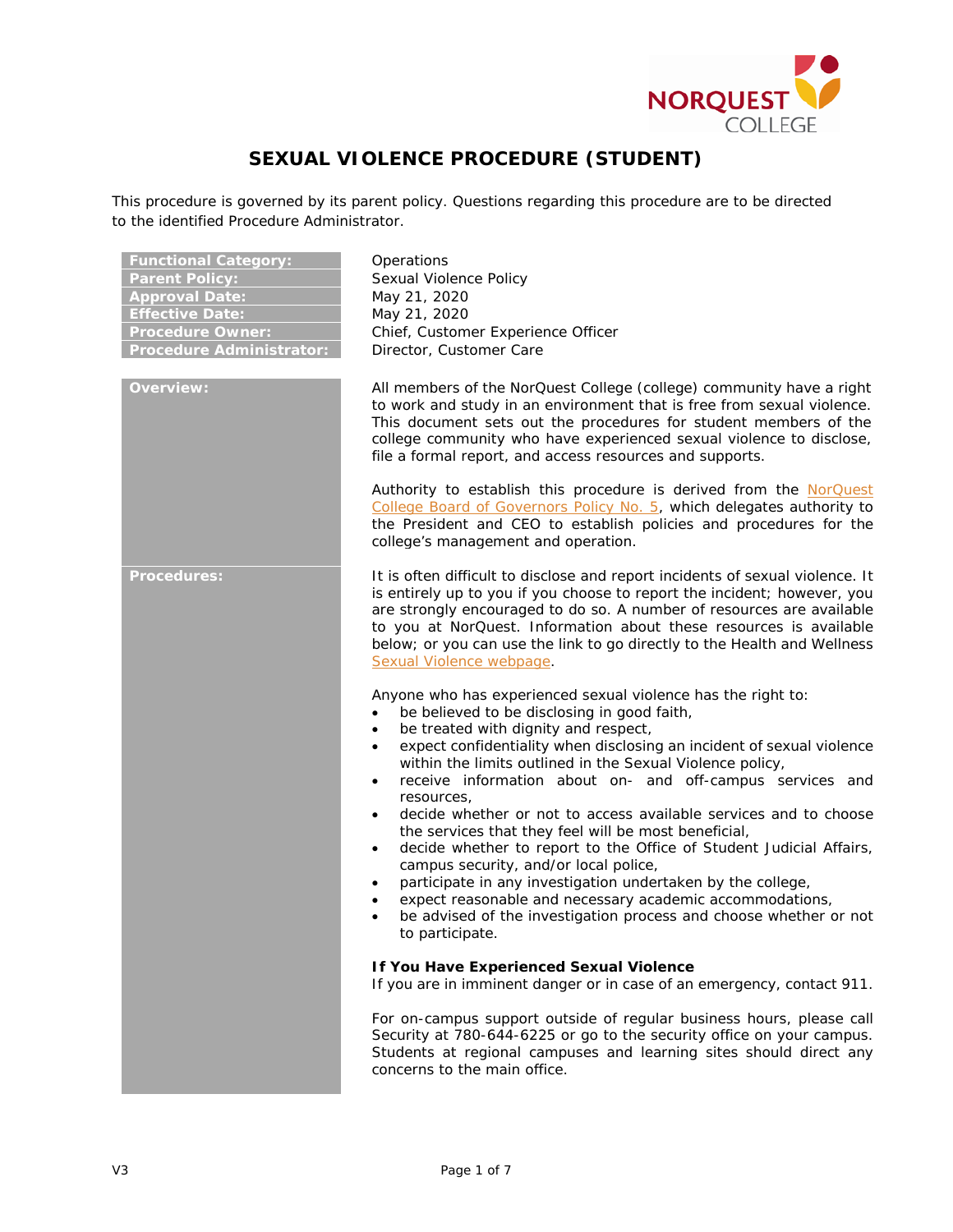

During regular operating hours, NorQuest students may access any of the following resources at the downtown campus:

| Resource                                                                 | Contact                              |
|--------------------------------------------------------------------------|--------------------------------------|
| Centre for Growth and Harmony<br>(psychologists, social workers, nurses) | 780-644-6155<br>wellness@norquest.ca |
| Office of Student Judicial Affairs                                       | 780-644-6490<br>osja@norquest.ca     |
| Security                                                                 | 780-644-6225<br>780-991-4573         |

After experiencing sexual violence, it may be difficult to know what to do. Since every persons experience is unique, only you know what is right for you. A student has a right to access these services, whether they wish to disclose or file a formal report.

### **Confidentiality and Privacy**

Each member of the college community has a right to privacy, and to have confidential information held in the strictest confidence by NorQuest College. Personal information will be collected, used, and disclosed in accordance with the *Criminal Code of Canada, Human Rights Act*, *Freedom of Information and Protection of Privacy* (FOIP) *Act*, and *Health Professions Act* (HPA).

## **If You Would like to Disclose**

Although you may talk to anyone, there are people on campus who are trained to listen and provide you with support. To receive support and resources with or without filing a formal report or a police report, you can contact the Centre for Growth and Harmony.

# **If You Would like to File a Formal Report**

If the respondent is a member of the college community, a formal report can be filed through the Office of Student Judicial Affairs.

# **If You Would like to File a Police Report**

Individuals who have experienced sexual violence may also wish to press charges under the Criminal Code. Security personnel can assist you with filing a police report.

# **Roles and Responsibilities of the College Community**

While everyone on campus has a role to play in responding to incidents of sexual violence, some campus members will have specific responsibilities which might include:

- On-campus supports to provide psychological and emotional support, to assist with safety planning, and to make referrals to other services, including medical services;
- Employees to facilitate academic accommodations and other academic needs of those who have experienced sexual violence, e.g. extensions on assignments, continuing studies from home, and modify course load;
- Security to assist with reporting, and to collaborate with local police where appropriate;
- Office of Student Judicial Affairs to assist with reporting and advise parties on their rights, responsibilities, and the procedures for adjudicating reports of sexual violence.

Contact information for these services is listed above.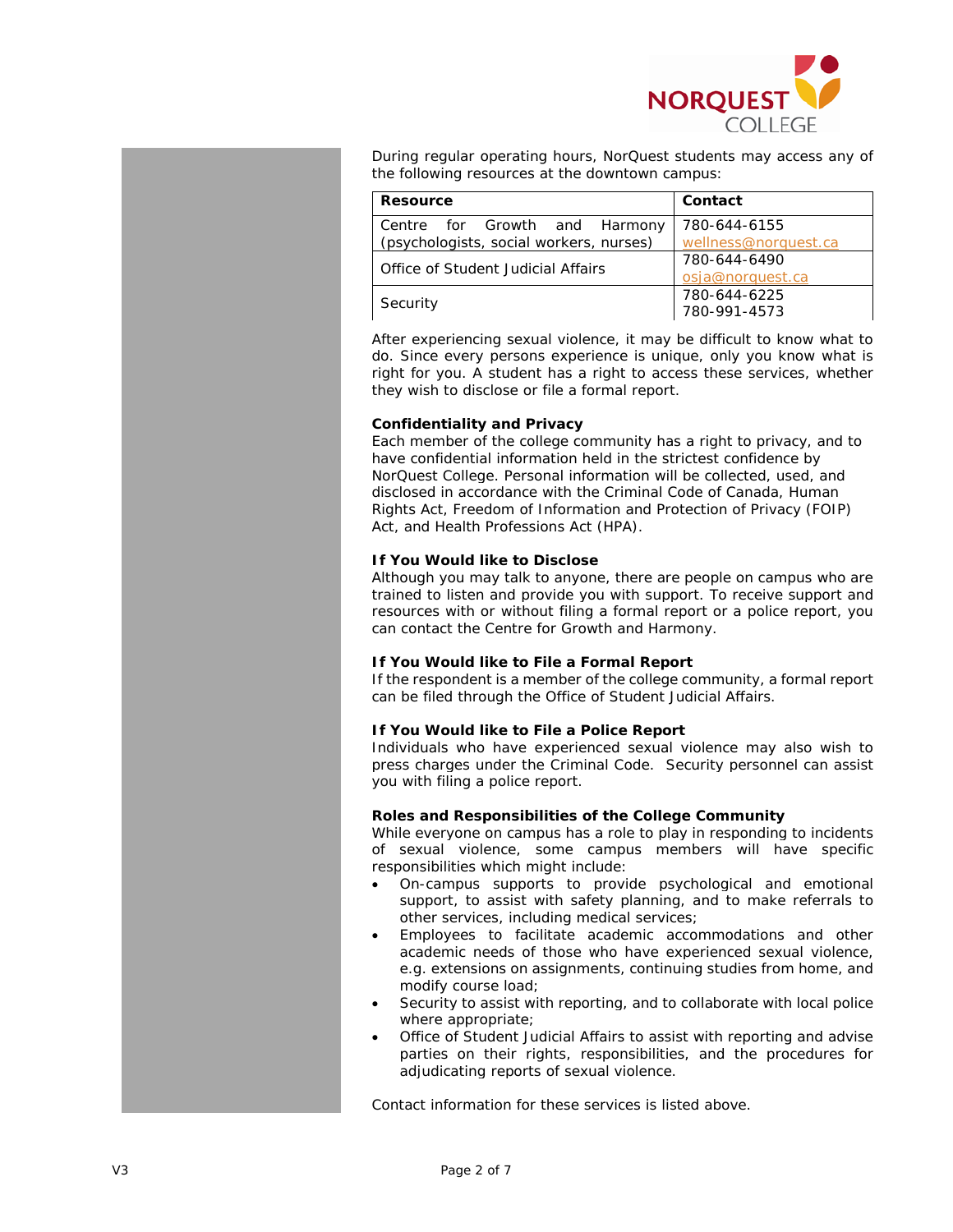

**How Will the College Respond to a Report of Sexual Violence?** Once the college becomes aware of an incident of sexual violence, the college may coordinate services through the Campus Assessment Risk Evaluation (CARE) Team.

The college understands that individuals who have experienced sexual violence may wish to control whether and how their experience will be dealt with by the police and/or the college. In most circumstances, the person will retain this control. However, the college may be required to initiate an internal investigation and/or inform the police of the need for a criminal investigation, even without the person's consent, for example if the college believes that the safety of other members of the college community is at risk.

The college, at the complainant's request, may also refer a report of sexual violence to the police, where the persons involved are not members of the college community or in circumstances where the college is unable to initiate an internal investigation under this Policy.

#### Where the Respondent is a Student

Sexual violence is a violation of student rights and responsibilities, as outlined in the Student Judicial Affairs policy. If the complaint is sustained following an investigation, the college will decide on the appropriate disciplinary actions consistent with the non-academic misconduct procedure.

### Where the Respondent is an Employee

Sexual violence is a violation of the Code of Conduct and the Respectful Workplace Learning and Learning Environment policy, and will be investigated accordingly. If the complaint is sustained following an investigation, the college will decide on the appropriate disciplinary actions consistent with any applicable collective agreement and/or policies regarding discipline.

### Where the Respondent is not a Student or Employee

Other parties who are not students and employees, including but not limited to contractors, suppliers, volunteers, vendors, and visitors, who attend on campus will be subject to complaints if they engage in prohibited conduct. The college will take appropriate action given the circumstances of the complaint to ensure the safety of the college community.

### Multiple Proceedings

Where criminal and/or civil proceedings are commenced with respect to the allegations of sexual violence, the college may conduct its own independent investigation into such allegations, and will make its own determination in accordance with its policies and procedures. Where there is an ongoing criminal investigation, the college will cooperate with the local police.

**Definitions: Academic Accommodations:** reasonable modifications made to the academic environment that help to remove barriers related to the functional impact of physical or mental impairment. The determination of academic accommodations is made through consultation between the student and the college, while preserving the integrity of the academic standards and learning outcomes of the material in question. Examples of academic accommodations include, but are not limited to, extra time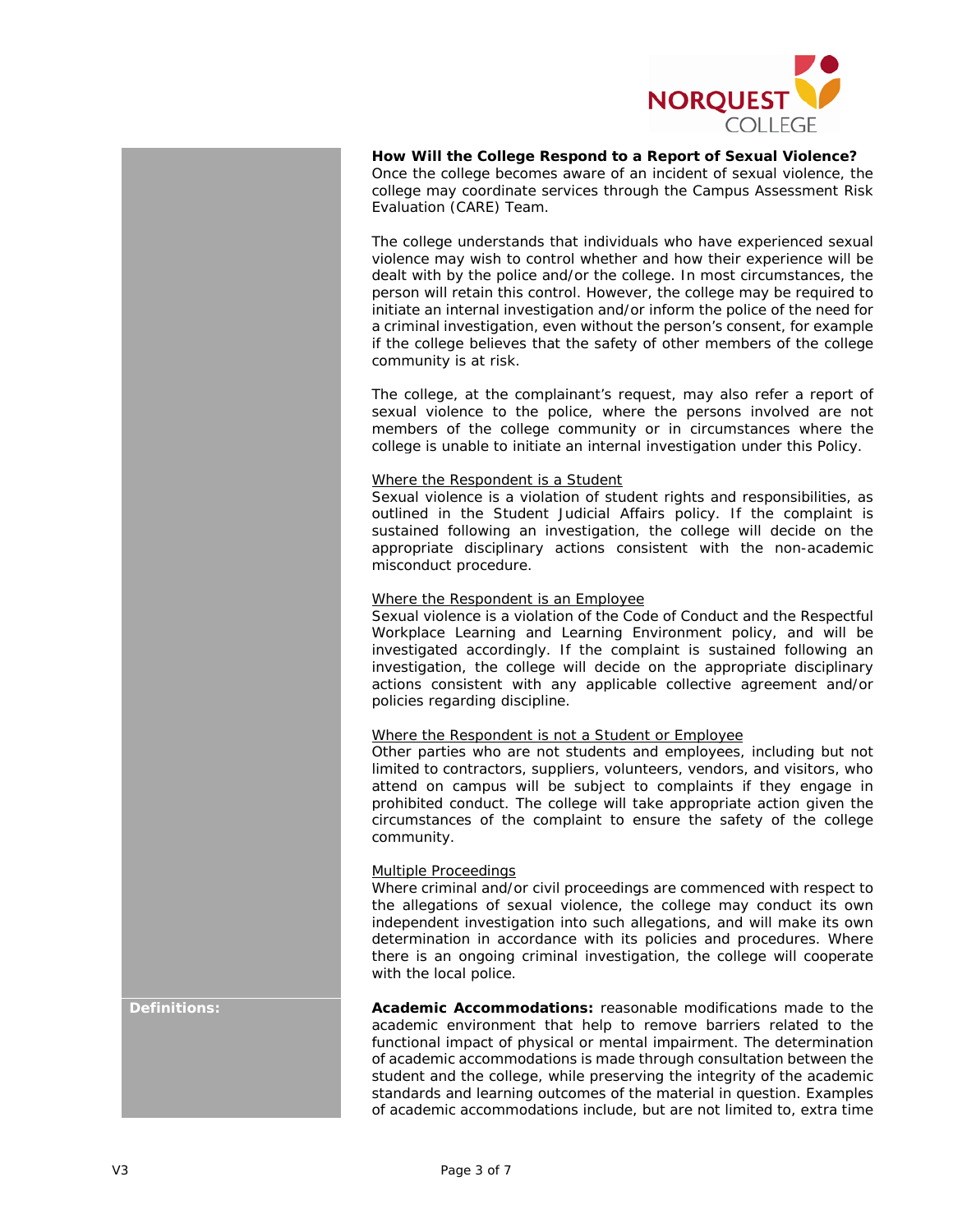

and/or isolation during testing, extensions on assignments, and the use of technology to assist in the delivery of course material.

**Age of consent for sexual activity:** the age at which a person can legally consent to sexual activity with someone who is not in a position of trust or authority. In Canada, children under 12 can never legally consent to sexual acts. Sixteen is the legal age of consent for sexual acts. There are variations on the age of consent for adolescents who are close in age between the ages of 12 and 16. Twelve and 13 yearolds can consent to have sex with other youth who are less than 2 years older than themselves. Youth who are 14 and 15 years old may consent to sexual involvement that is mutual with a person who is less than 5 years older. Youths 16 and 17 years old may legally consent to sexual acts with someone who is not in a position of trust or authority.

**Coercion:** in the context of sexual violence, coercion is unreasonable and persistent pressure for sexual activity. Coercion is the use of emotional manipulation, blackmail, threats to family or friends, or the promise of rewards or special treatment, to persuade someone to do something they do not wish to do, such as being sexual or performing particular sexual acts.

**Complainant:** a member of the college community who has disclosed or reported an incident of sexual violence.

**Consent to engage in sexual activity:** the voluntary and explicit agreement to engage in the sexual activity in question. It is the act of willingly agreeing to engage in specific sexual behaviour, and requires that a person is able to freely choose between two options: yes and no. This means that there must be an understandable exchange of affirmative words which indicates a willingness to participate in mutually agreed upon sexual activity. It is also imperative that everyone understands the following:

- Silence or non-communication must never be interpreted as consent and a person in a state of diminished judgement cannot consent.
- A person is incapable of giving consent if they are asleep, unconscious or otherwise unable to communicate.
- A person who has been threatened or coerced (i.e. is not agreeing voluntarily) into engaging in the sexual activity is not consenting to it.
- A person who is drugged is unable to consent.
- A person is usually unable to give consent when under the influence of alcohol and/or drugs.
- A person may be unable to give consent if they have a mental disability preventing them from fully understanding the sexual acts.
- The fact that consent was given in the past to a sexual or dating relationship does not mean that consent is deemed to exist for all future sexual activity.
- A person can withdraw consent at any time during the course of a sexual encounter.
- A person is incapable of giving consent to a person in a position of trust, power or authority, such as, a faculty member initiating a relationship with a student who they teach, an administrator in a relationship with anyone who reports to that position.
- Consent cannot be given on behalf of another person.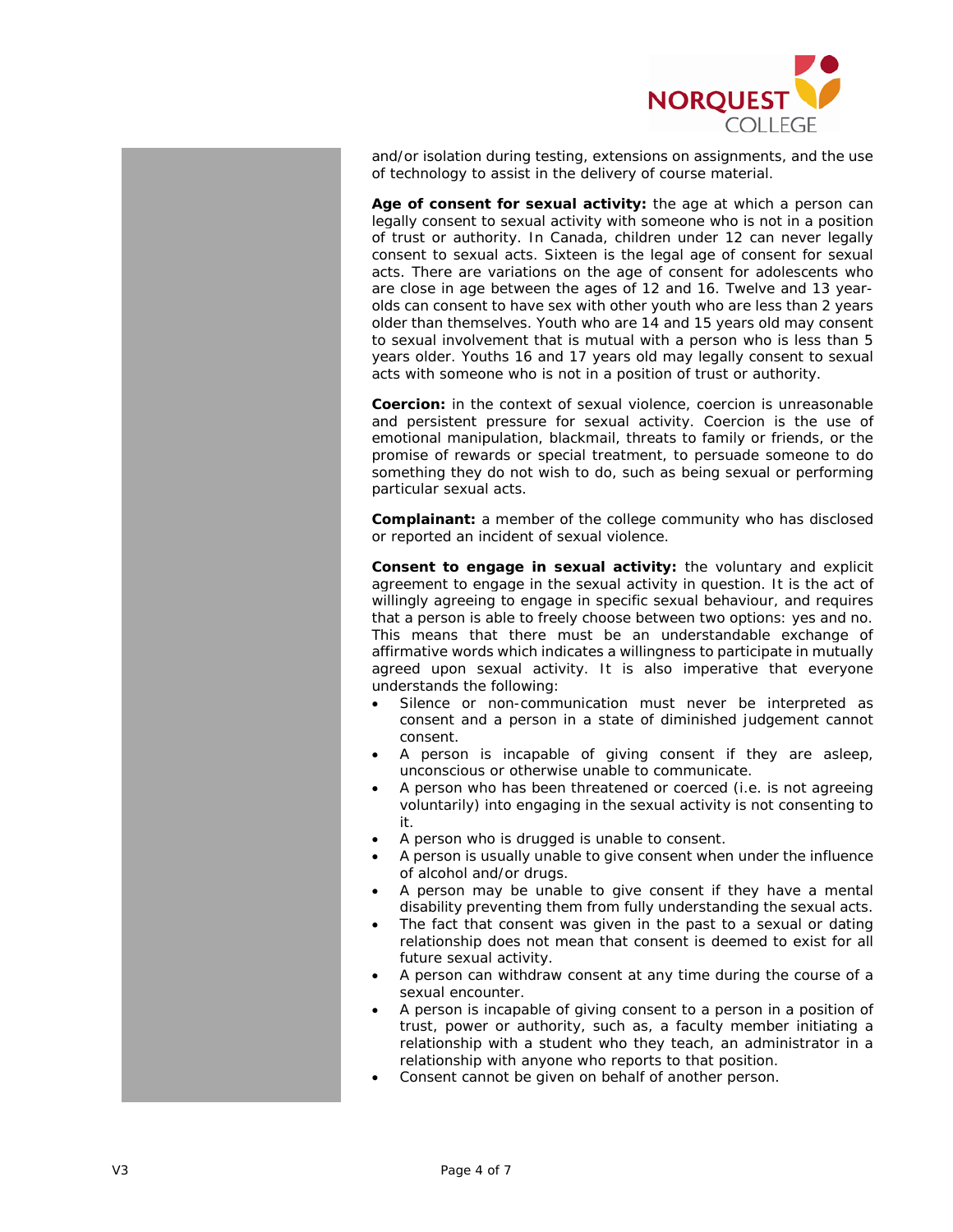

It is the responsibility of the initiator of sexual activity to ensure clear and affirmative responses are communicated at all stages of sexual engagement. It is also the initiator's responsibility to know if the person they are engaging with sexually is a minor.

Note: For information purposes only, the Criminal Code defines "consent" as follows: the voluntary agreement to engage in the sexual activity in question. No consent is obtained, where

- the agreement is expressed by the words or conduct of a person other than the complainant;
- the complainant is incapable of consenting to the activity;
- the accused induces the complainant to engage in the activity by abusing a position of trust, power or authority;
- the complainant expresses, by words or conduct, a lack of agreement to engage in the activity; or
- the complainant, having consented to engage in sexual activity, expresses, by words or conduct, a lack of agreement to continue to engage in the activity.

**Disclosure of sexual violence:** when a survivor shares information about an experience of sexual violence to an individual who did not previously know. The survivor can disclose to a college official to access support from the college as outlined in the sexual violence policy, and can expect confidentiality within the limits outlined in the policy.

**Drug-facilitated sexual assault:** the use of alcohol and/or drugs (prescription or non- prescription) by a perpetrator to control, overpower or subdue a victim for purposes of sexual assault.

**Formal Report:** a written statement to the institution to seek recourse pursuant to the violation of policy.

**Harassment:** Means any single incident or repeated incidents of objectionable or unwelcome conduct, comment, bullying or action by a person that the person knows or ought reasonably to know will or would cause offence or humiliation to a worker, or adversely affects the worker's health and safety. This may include (i) conduct, comment, bullying or action because of race, religious beliefs, colour, physical disability, mental disability, age, ancestry, place of origin, marital status, source of income, family status, gender, gender identity, gender expression and sexual orientation, and (ii) a sexual solicitation or advance, but excludes any reasonable conduct of an employer or supervisor in respect of the management of workers or a work site."

Harassment can occur between peers, students, student to faculty, faculty to student, persons in position of power, and between other individuals. Examples of harassment include (but are not limited to): gestures; remarks; jokes; taunting; innuendo; display of offensive materials; offensive graffiti; threats; verbal or physical assault; unwarranted imposition of academic penalties; hazing; stalking; shunning or exclusion.

**Member of the college community:** Any student, faculty, administrative or staff member of the college, member of the public serving in a recognized capacity for the college, and employee of an agency contracted by the college.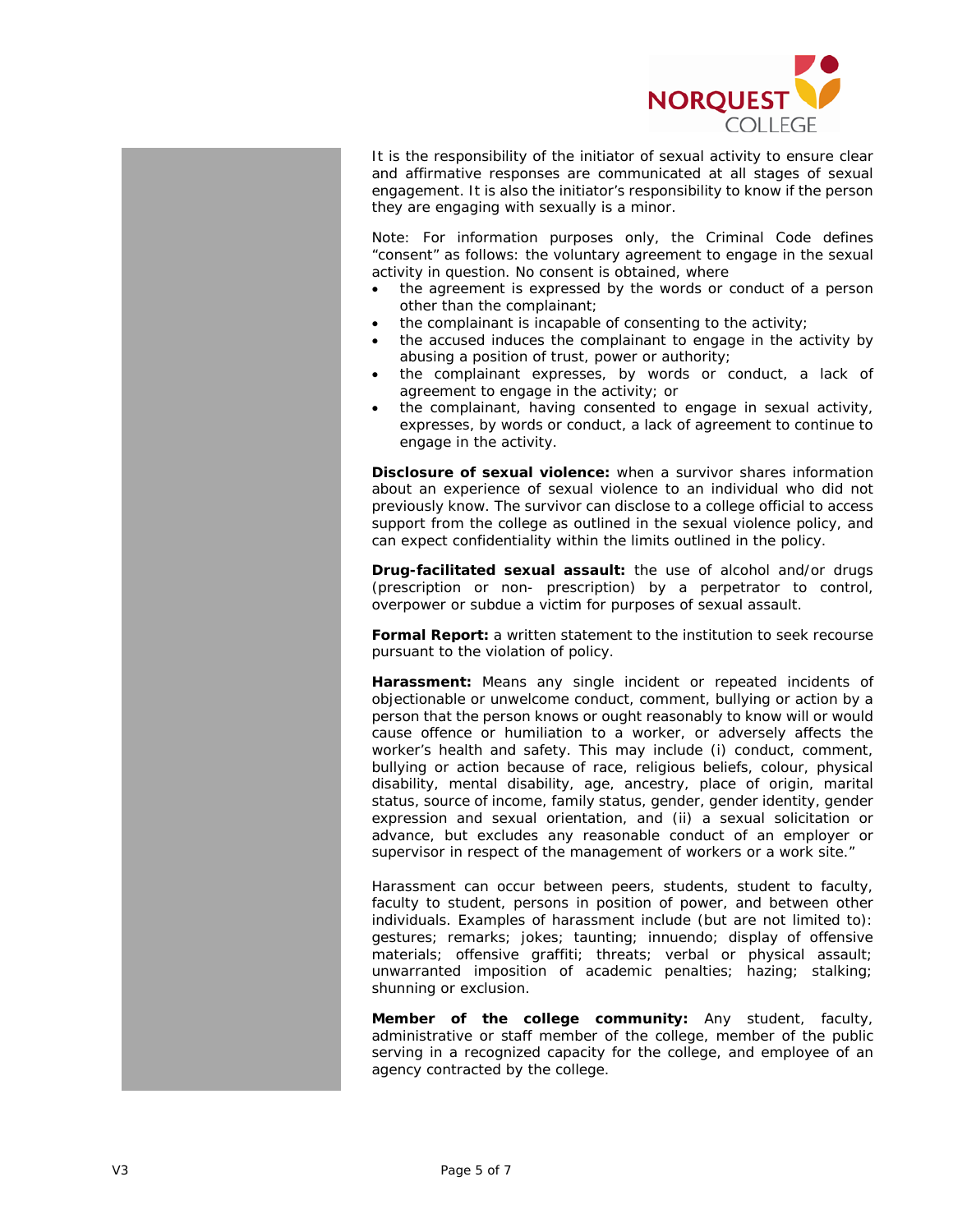

**Respondent:** any individual against whom an allegation of misconduct has been made under this procedure.

**Sexual assault:** a criminal offence under the Criminal Code of Canada. Sexual assault is any type of unwanted sexual act done by one person to another that violates the sexual integrity of the victim and involves a range of behaviours from any unwanted touching to penetration. Sexual assault is characterized by a broad range of behaviours that involve the use of force, threats, or control towards a person, which makes that person feel uncomfortable, distressed, frightened, threatened, or that is carried out in circumstances in which the person has not freely agreed, consented to, or is incapable of consenting to.

**Sexual Harassment:** unwelcome sexual advanced, requests for sexual favours, or other verbal or physical conduct of a sexual nature. Incidents of sexual harassment include but are not limited to, situations when:

- Such conduct has the purpose or effect of interfering with a student's academic performance or an employee's work performance, or creating an intimidating, hostile, or offensive learning or working environment;
- Submission to such conduct is made either explicitly or implicitly a term or condition of employment, or of the teaching and learning process; or
- Submission to or rejection of such conduct is used in employment or academic decisions affecting that employee or student.

Examples of sexual harassment include but are not limited to comments or conduct of a sexual nature such as leering, "dirty" jokes, gestures, pictures pornographic materials, comments, suggestions, innuendos, requests or demands of a sexual nature. It can occur through the use of technology as well as in person. The behaviour need not be intentional in order to be considered sexual harassment.

**Sexual violence:** a broad term that describes any violence, physical or psychological, carried out through sexual means or by targeting sexuality. This violence takes different forms including sexual harassment and sexual assault.

**Stalking:** a form of criminal harassment prohibited by the Criminal Code of Canada. It involves behaviours that occur on more than one occasion and which collectively instill fear in the victim or threaten the victim/target's safety or mental health. Stalking can also include threats of harm to the target's friends and/or family. These behaviours include, but are not limited to non-consensual communications (face to face, phone, email, social media); threatening or obscene gestures; surveillance; sending unsolicited gifts; "creeping" via social media/cyber- stalking; and uttering threats.

**Survivor:** some who have experienced sexual violence may choose to identify as a survivor. Individuals might be more familiar with the term "victim". We use the term "survivor" throughout this policy where relevant because some who have experienced sexual assault believe they have overcome the violent experience and do not wish to identify with the victimization. It is the prerogative of the person who has experienced these circumstances to determine how they wish to identify.